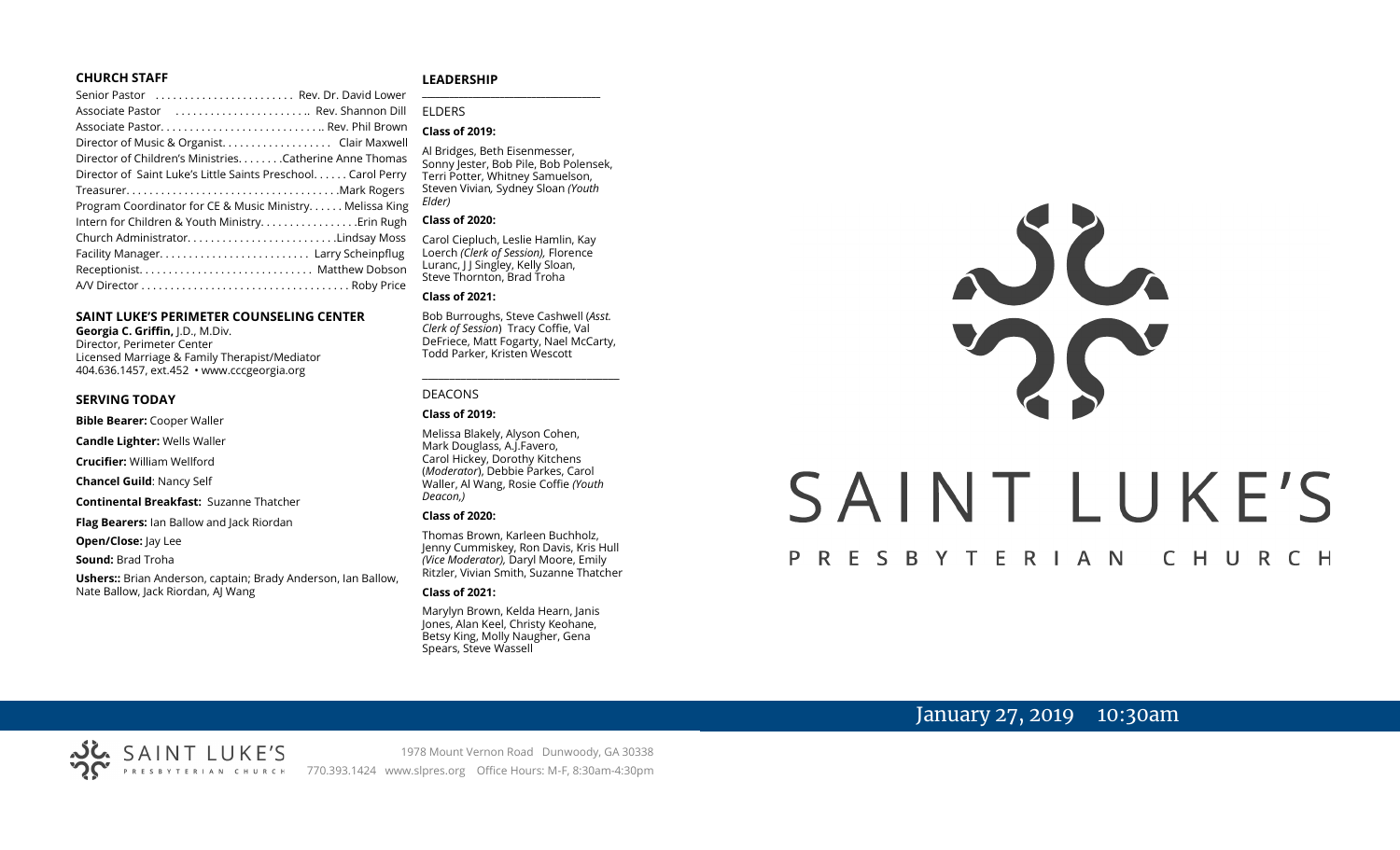

1978 Mount Vernon Road • Dunwoody, Georgia 30338 770.393.1424 • www.slpres.org

#### **January 27, 2019** Boy Scout Sunday

#### **Liturgical Color:** Green

*Liturgical colors can orient us to the season of the church year and help to engage the sense of sight in worship. Green is used for all other times not marked by specific festival or season.*

#### **SUNDAY SCHEDULE**

8:15am Chapel Communion Service 9:15am Sunday School 10:30am Sanctuary Worship Service *Nursery available at all services and Sunday School.* 

# MISSION

Responding to God's call and empowered by the Holy Spirit, we invite all to join us in knowing, serving, and sharing Jesus Christ here and around the world.

# VISION

To be a beacon of faith, hope, and love– every member an active disciple in Christ's ministry.

#### **WELCOME, GUESTS!**

We are delighted you are worshipping with us.

**DURING** the Welcome, please print the requested information on the Friendship Pad and pass the Friendship Pad down the pew.

**AFTER** the worship service, please join us outside the Sanctuary where our Pastors or a church officer will be available to answer questions and provide you with a loaf of freshly-baked bread.

**FOR MORE** information about our programs, ministries or membership, please contact one of our Pastors at 770.393.1424, or visit our website: slpres.org.

# **THAT ALL MAY WORSHIP**

**ASSISTIVE** A hearing loop is accessible by switching hearing aids to T-coil. Also, large print hymnals and back cushions are available. Please contact an usher for further assistance.

**CHILDREN** are a precious part of our church family, and we welcome them in worship. Worship activity sheets and tactile activities are available on the blue Worship Carts in the back of the sanctuary. Each week, children are invited to walk up for an age-appropriate message during "Tell Us Our Story." After that time, they may remain in worship, go to Faithful Friends (K-2nd) or go to child care (PreK and younger).

#### **INFORMATION FOR ALL TARTAN TROT SUPPORTERS RACE DAY IS FEBRUARY 23rd!**

#### **1 - REGISTER FOR THE RACE**

We need runners! If you are a sponsor, please use the promo code already provided to you by email to take advantage of your complimentary race registrations! It's a perk of being a Sponsor. Use them yourself or give them away. You can register here: [https://raceroster.com/events/2019/16889/tartan](https://raceroster.com/events/2019/16889/tartan-trot-5k10k)-trot-5k10k

#### **2 - BECOME A SPONSOR OR PAY YOUR PLEDGE**

There is still time to sponsor. Please feel free to do so online through Realm or using a pledge card. If you have already pledged, just a friendly reminder that you may fulfill your pledge online through Realm or you can drop a check off in the collection plate or the church office. Be sure to write "Tartan Trot 2018" in the memo line.

#### **3 - VOLUNTEER**

We can't make the Tartan Trot happen without all of the volunteers. We have lots of opportunities outside and inside so please take a look at the sign up to find a spot or we can find one for you....

[https://www.signupgenius.com/go/10C0B4AABAD2BA31](https://www.signupgenius.com/go/10C0B4AABAD2BA31-tartan)-tartan

#### **4 - CAKE & PIES**

We are famous in the running world for our awards of baked goods. We need **150+** homemade pies and cakes; and are very grateful to each on of you for your willingness to keep the tradition going. Please sign up at: [https://www.signupgenius.com/go/9040A4AAAAF22A13](https://www.signupgenius.com/go/9040A4AAAAF22A13-2019)-2019

**5 - GIVING BACK: ATHLETIC SHOE RECYCLING -** From the faithful shoes that helped you cross many finish lines to those well-loved or unused sneakers hiding in the back of the closet, it's time to let go and give them a new life. On February 17 - 24th, drop your sneakers (athletic shoes only!) in the designated bins located in the Great Hall and lobby.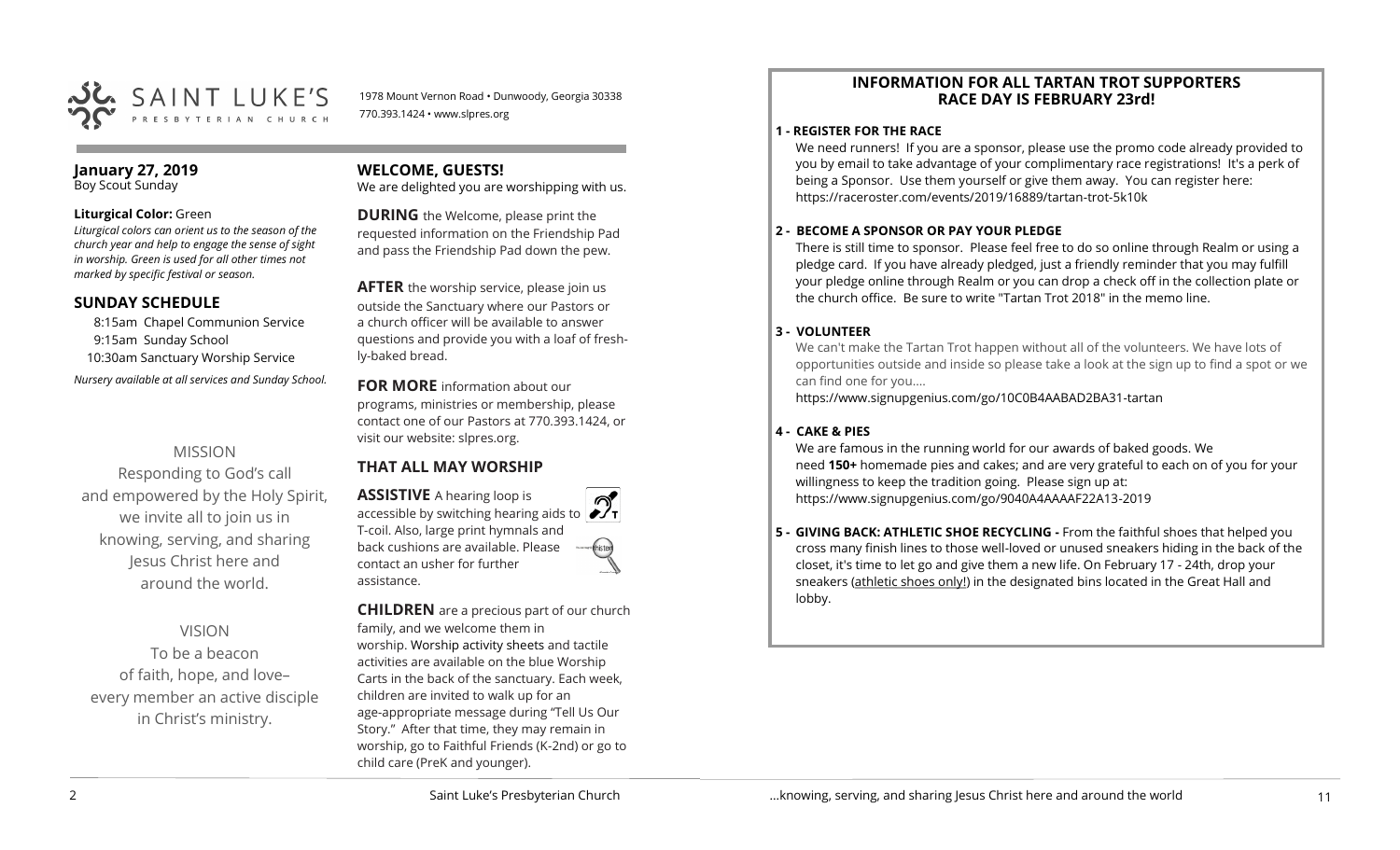**WEDNESDAY NIGHT FEAST** — Join us for "Dinner & Devotion" led by our pastors, from 5:45- 7:00pm on Wednesday nights through March 6. Register via the SLPC web site.

**SAINT LUKE'S BLOOD DRIVE IS FEBRUARY 3—** LifeSouth will be in the Great Hall from 8:00am until 1:00pm on Sunday, February 3. If able, please come and donate blood. Donors must be 17 or older (or 16 with parental consent). Please remember to bring your I.D. along with eating plenty of iron-rich foods and drinking plenty of non-caffeinated beverages prior to donating.

**WOMEN'S RETREAT REGISTRATION DEADLINE APPROACHING —** Join us for a weekend of fellowship, fun and spiritual growth, **March 1-3 at Dillard House,** for our annual Women's Retreat. Rev. Julie Bailey will be our guest speaker. Julie serves as the Director of Alumni and Church Relations at Columbia Seminary. Registration forms are available in the lobby or you can sign up online at:

[https://slpres.org/2019](https://slpres.org/2019-womens-retreat/)-womens-retreat/**.** 

**Deadline to sign up is February 1.** Please return registration forms to Melissa King.

**MARRIAGE RETREAT— FEBRUARY 8-10 —**Whether you are newly married wanting to know more about what's ahead, parents in the midst of busyness looking to reconnect, or just want to have a weekend away with your spouse join us at Calloway Gardens for the **Better Marriages retreat, February 8-10, 2019.** You can stroll through the gardens, attend workshops designed to enrich your marriage, and meet great people! Register now! For any questions email or call Bob and Christine Crutchfield at 770-364-8079 and [Gafrog01@hotmail.com.](mailto:Gafrog01@hotmail.com)

#### **In Preparation for Worship**

"God is here. We are loved. It is enough."

| <b>Gathering Prayer</b>                              |                              |              |
|------------------------------------------------------|------------------------------|--------------|
| Procession of the Flags and the Pledge of Allegiance |                              | Carter Dyche |
| <b>Prelude</b>                                       | The Ash Grove arr. Dale Wood |              |
| <b>Chiming of the Hour</b>                           |                              |              |

#### **Welcome and Announcements**

*If you are new to Saint Luke's today, welcome, we are so glad you are here! We have a gift of fresh bread we would love to give to you as a token of our gratitude. Please introduce yourself after worship to receive your welcome gift.*

*Please take the time now to fill out the Friendship Pads situated at the end of each pew. Write down your names and pass the pad down the pew, so that you may greet your pew neighbors by name and that we may know you are here.*

# **Moment for Scouting** Scoutmaster Joerg Grau

**Call to Worship\*** *from Psalm 145* **Aidan Keohane** Aidan Keohane

*- Kate Bowler*

- Leader: We give thanks to you, O God.
- **People: And we, your faithful, bless you.**
- Leader: We shall speak of your glory and tell of your power.
- **People: We shall let all people know your glorious splendor.**

**Opening Hymn #401\*** Here In This Place

# **Call to Confession\***

Leader: The Lord be with you. **People: And also with you.**  Leader: Let us pray.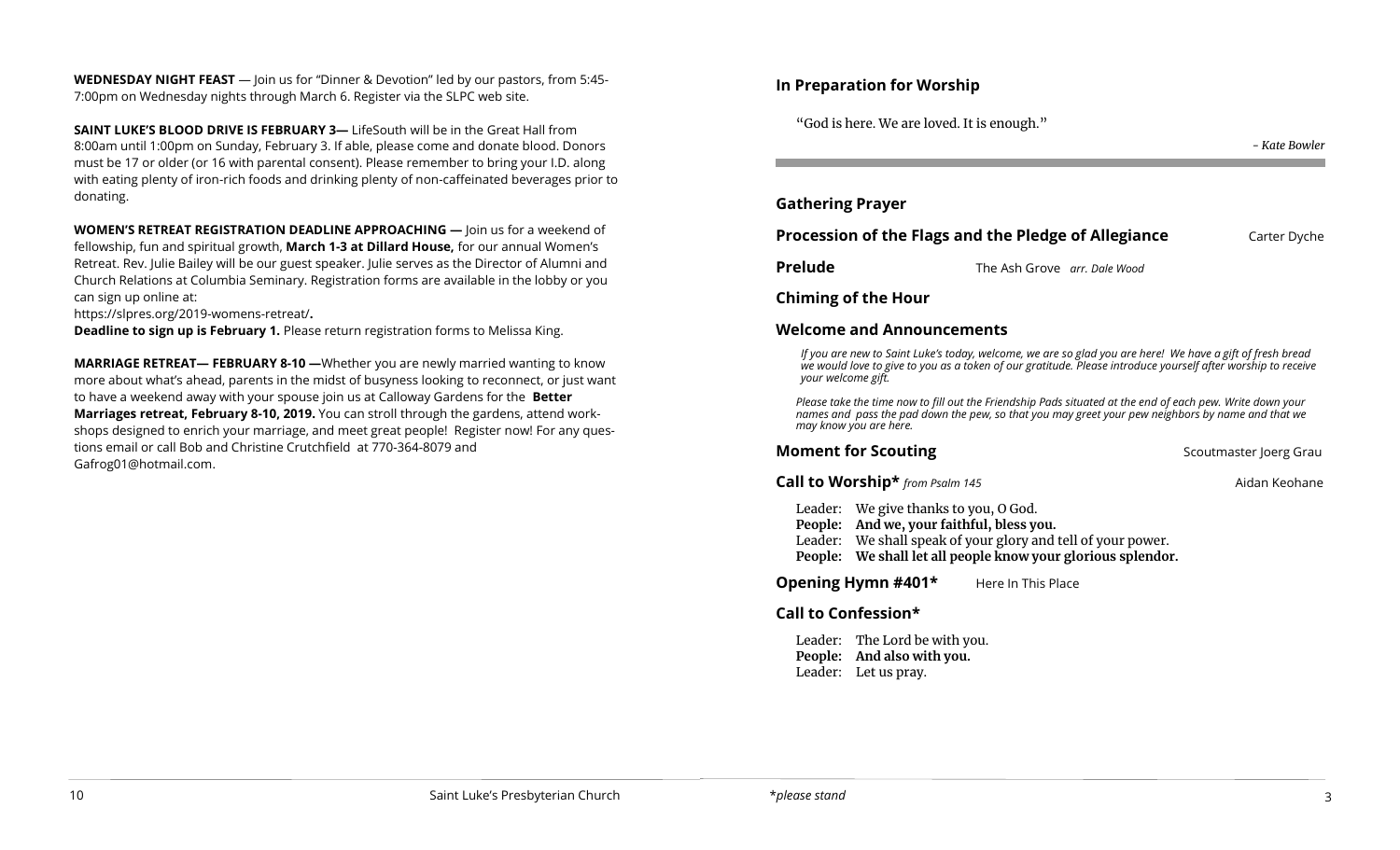#### **Prayer of Confession\*** Trent Doiron

**God of Grace, you give us what we need and satisfy our desires in due season. Forgive the ways we seek things that do not satisfy. Grant that our inner beings may be strengthened through your Spirit, and that Christ may dwell in our hearts through faith, so that you may accomplish within us far more than all we ask or imagine. Hear us now as we offer our personal prayers of confession silently…** *(Silence is kept for personal reflection.)*

Leader: Lord, in your mercy. **People: Hear our prayer. Amen.**

# **Assurance of Forgiveness\***

**Song of Praise #673\*** *stanza 3*



# **Passing the Peace of Christ\* Jesse Jerome** Jesse Jerome

Leader: May the peace of Christ be with you. **People: And also with you.** 

#### **Prayer for Illumination Hunter Coates Hunter Coates**

**Scripture Reading** First Lesson: Matthew 5:1-12, Danny Keohane Second Lesson: Matthew: 5:13-19 Charlie Martinez *pg. 4 of the New Testament*

Leader: The Word of the Lord. **People: Thanks be to God.** 

# YOUTH MINISTRY

**Phil Brown philbrown@slpres.org / 770.393.1424 ext. 238**   $\_$  ,  $\_$  ,  $\_$  ,  $\_$  ,  $\_$  ,  $\_$  ,  $\_$  ,  $\_$  ,  $\_$  ,  $\_$  ,  $\_$  ,  $\_$  ,  $\_$  ,  $\_$  ,  $\_$  ,  $\_$  ,  $\_$  ,  $\_$  ,  $\_$  ,  $\_$ 

#### **JANUARY 27:**

Sunday school: Sandwich project and Family Promise move out help. Middle school: 5-6:30pm at church High school: Need a host for dinner. Check email to sign up to host.

# **TARTAN TROT IS COMING!**

Check your youth emails or the Saint Luke's web site under the Volunteer tab for how you can volunteer for this awesome fundraiser on February 23.

#### **PARENT RETREAT**

Parent Retreat still has spots available. Feb 8-10, Montreat, NC. [www.authenticparents.org](http://www.authenticparents.org) for details and registration.

#### **NEXT WEEK, FEBUARY 3:**

Sunday School: 9:15-10:15am in the youth room. No youth group due to Super Bowl festivities around the city.

# ADULT MINISTRY

**Shannon Dill shannondill@slpres.org / 770.393.1424 ext. 229**   $\_$  ,  $\_$  ,  $\_$  ,  $\_$  ,  $\_$  ,  $\_$  ,  $\_$  ,  $\_$  ,  $\_$  ,  $\_$  ,  $\_$  ,  $\_$  ,  $\_$  ,  $\_$  ,  $\_$  ,  $\_$  ,  $\_$  ,  $\_$  ,  $\_$ 

#### **ADULT SUNDAY SCHOOL**

Individual classes have begun. Please see the website for a full description of each class. (http://slpres.org/program-ministries/adult-ministry/sunday-school)

Faith Foundations: Room 232 House to House: Room 203 Seasons of the Spirit: Room 231/233 Soul Food: Room 234/236

#### **FRIDAY MORNING MEN'S BIBLE STUDY**

Fellowship and Bible study every Friday from 6:40-8am in the Parlor with Dan Joyce.

#### **BIBLE STUDY: "WAYFARERS"**

Come join David, Shannon or Phil as this week's preacher leads a study of the scripture for the upcoming Sunday's worship. Meet on Wednesdays at 10am in the church library.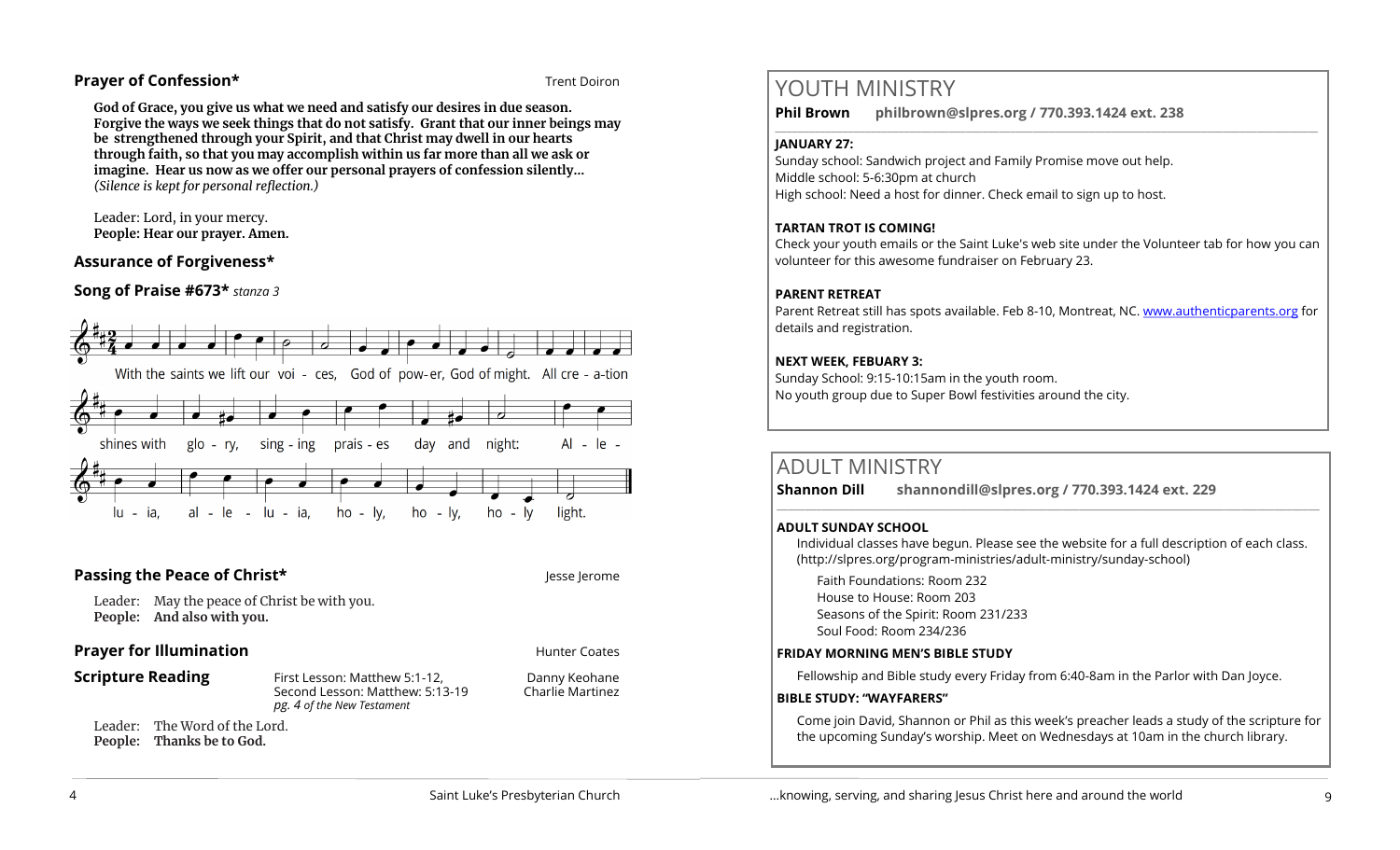# S P L A S H ! CHILDREN'S MINISTRIES

**Catherine Anne Thomas cathomas@slpres.org / 770.393.1424 ext. 228 \_\_\_\_\_\_\_\_\_\_\_\_\_\_\_\_\_\_\_\_\_\_\_\_\_\_\_\_\_\_\_\_\_\_\_\_\_\_\_\_\_\_\_\_\_\_\_\_\_\_\_\_\_\_\_\_\_\_\_\_\_\_\_\_\_\_\_\_\_\_\_\_\_\_\_\_\_\_\_\_\_\_\_\_\_\_\_\_\_\_\_\_\_\_\_\_\_\_\_\_\_\_\_\_\_\_** 

#### **KIDS CAN MAKE SANDWICHES, TOO!**

Today! Both our preschool and elementary Sunday School kids will be making sandwiches in the Great Hall with their families from 9:15 - 10:15am. Godly Play and Dig In will resume on February 3.

Also, our Faithful Friends will be working together on sandwiches during their regular meeting time after Tell Us Our Story at 10:30am worship. We will walk together as a group from the narthex, and parents may pick up from the Great Hall after worship.

# **MUSIC WITH MISS CATHERINE ANNE (age 4—1st grade)**

**New!** Our Cherub Choir (ages 4 - 1st grade) will be led by Catherine Anne Thomas, Director of Children's Ministries. Cherub choir will meet **5 - 5:45 pm on Wednesdays before FEAST**  (January 16-March 6), with a performance on March 24.

# **SING WITH WESTMINSTER CHOIR (2nd—5th grade)**

Children in second through fifth grade are invited to join Clair Maxwell, Director of Music, at **5 –5:45 pm on Wednesdays before FEAST**. The Westminster Choir will meet on Wednesdays, January 16-March 20 with a performance on March 24.

# MUSIC MINISTRY

**Clair Maxwell clairmaxwell@slpres.org / 770.393.1424 ext. 227** 

# **JOIN A CHOIR**

There are spaces open in all our groups, and we would love having you join us:

\_\_\_\_\_\_\_\_\_\_\_\_\_\_\_\_\_\_\_\_\_\_\_\_\_\_\_\_\_\_\_\_\_\_\_\_\_\_\_\_\_\_\_\_\_\_\_\_\_\_\_\_\_\_\_\_\_\_\_\_\_\_\_\_\_\_\_\_\_\_\_\_\_\_\_\_\_\_\_\_\_\_\_\_\_\_\_\_

**Cherub (age 4— 1st grade):** Wednesdays at 5:15pm with Catherine Anne Thomas **Westminster (2nd—5th):** Wednesdays at 5:00pm with Clair Maxwell **Festival Ringers:** Wednesdays at 6:30pm with Clair Maxwell **Chancel:** Wednesdays at 7:30pm with Clair Maxwell

**CHASTAIN 2019: Call for performers!** We are now making preparations for **Chastain at Saint Luke's,** which will be held on Sunday, May 5. Any singers or performers who would like to participate need to let Clair Maxwell, Director of Music Ministry, know by Friday, February 1. All are welcome!

**Tell Us Our Story Hunter Coates, Trent Doiron, Jesse Jerome** 

*After Tell Us Our Story, parents may walk children 3 and younger to their classrooms in Sheppard Hall. Pre-K, K and 1st graders may gather in the narthex, make a nametag, and follow your teacher up to The Harbor for Faithful Friends.*

**Anthem We Walk By Faith And Not By Sight** Chancel Choir *arr. David Moore*

God, whose giving knows no ending, from your rich and endless store: nature's wonder, Jesus' wisdom, costly cross, grave's shattered door, gifted by you, we turn to you, offering up ourselves in praise; thankful song shall rise forever, gracious donor of our days. Skills and time are ours for pressing toward the goals of Christ, your Son: all at peace in health and freedom, races joined, the Church made one. Now direct our daily labor, lest we strive for self alone; born with talents, make us servants fit to answer at your throne.

We walk by faith, and not by sight; no gracious words we hear from Him who spoke as none e'er spoke, but we believe Him near. We may not touch His hands and side, nor follow where He trod; but in His promise we rejoice and cry, "My Lord and God!" Help then, O Lord, our unbelief; and may our faith abound to call on You when You are near and seek where You are found. That, when our life of faith is done, in realms of clearer light, may we behold You as You are, with full and endless sight.

Treasure, too, you have entrusted, gain through powers your grace conferred; ours to use for home and kindred, and to spread the Gospel Word. Open wide our hands in sharing, as we heed Christ's ageless call, healing, teaching, and reclaiming, serving you by loving all. *(Robert Edwards and Henry Alford)*

| <b>Sermon</b>                | "Reorientation" | Erin Rugh    |
|------------------------------|-----------------|--------------|
| Hymn #172 $\star$            | Blest Are They  |              |
| <b>Affirmation of Faith*</b> | Apostles' Creed | Carter Dyche |

**I believe in God, the Father Almighty,**

**Maker of heaven and earth, and in Jesus Christ, his only Son, our Lord; who was conceived by the Holy Ghost, born of the Virgin Mary, suffered under Pontius Pilate; was crucified, dead, and buried; he descended into hell;** 

**the third day he rose again from the dead;**

**He ascended into heaven, and sitteth on the right hand of God the Father Almighty; from thence he shall come to judge the quick and the dead. I believe in the Holy Ghost; the holy catholic Church; the communion of saints; the forgiveness of sins; the resurrection of the body; and the life everlasting. Amen.**